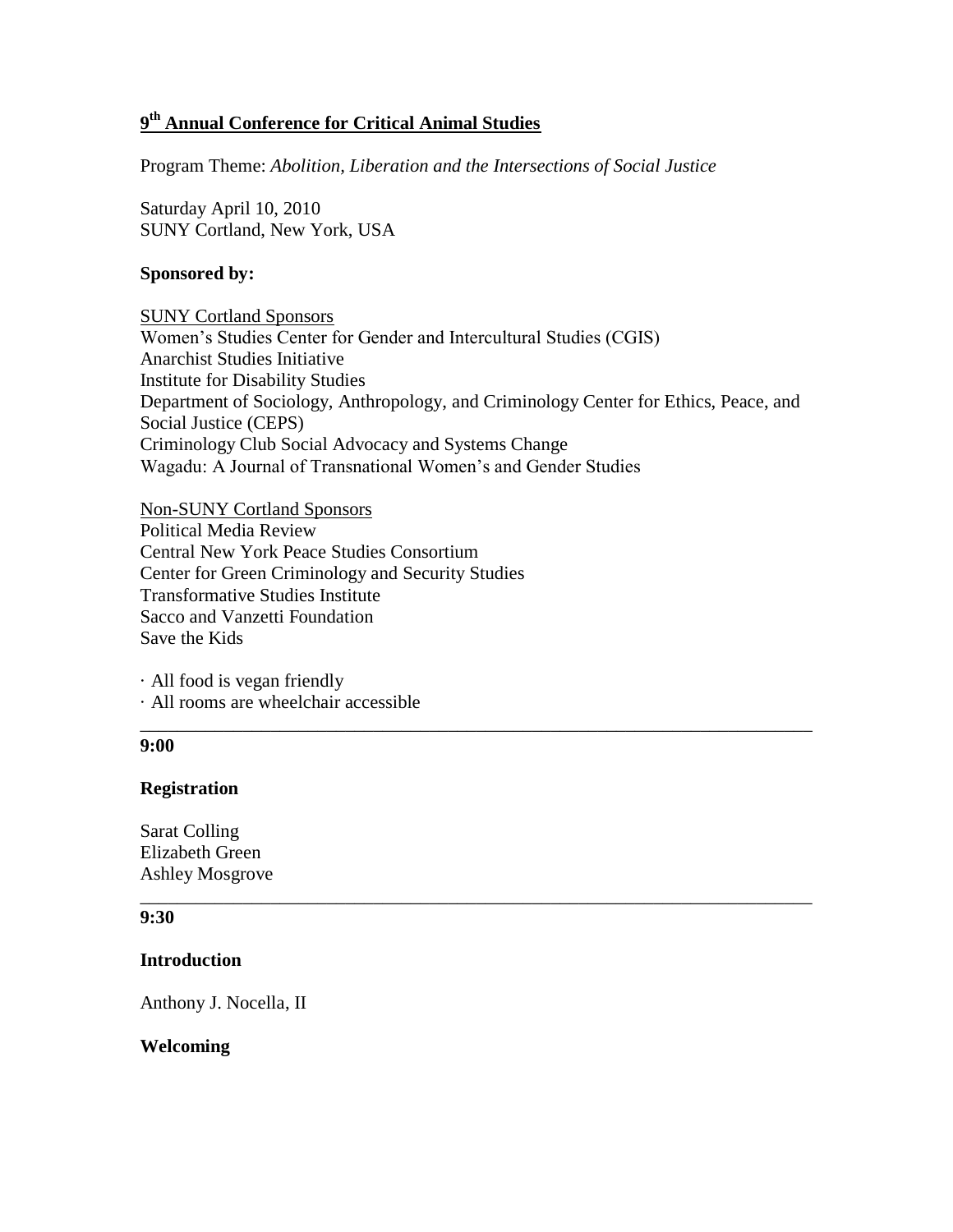Mechthild Nagel Andrew Fitz-Gibbon

### **10:00 – 11:20**

## **Session 1 / Academic Repression (AK Press, 2010) Book Talk**

Facilitator: Jackie Riehle

1. *The Carceral Society: From the Prison Tower to the Ivory Tower*  Mechthild Nagel and [Caroline Kaltefleiter](mailto:Caroline.Kaltefleiter@cortland.edu) 2. *Regimes of Normalcy in the Academy: The Experiences of Disabled Faculty*  Liat Ben-Moshe 3. *Adelphi Recovers, The Lengthening View*  Ali Zaidi

\_\_\_\_\_\_\_\_\_\_\_\_\_\_\_\_\_\_\_\_\_\_\_\_\_\_\_\_\_\_\_\_\_\_\_\_\_\_\_\_\_\_\_\_\_\_\_\_\_\_\_\_\_\_\_\_\_\_\_\_\_\_\_\_\_\_\_\_\_\_\_\_

## **Session 2 / Animals and Cultural Practices**

Facilitator: Ronald Pleban

1. *Animal Subjects in Anthropological Perspective* Alessandro Arrigoni 2. *An American Imperial Project: The Role of Animal Bodies in the Smithsonian-Theodore Roosevelt African Expedition, 1909-1910* Laura Shields 3. *Conservation perspectives: International wildlife priorities, individual animals, and wildlife management strategies in Kenya* Stella Capoccia

### **Session 3 / Inclusion**

Facilitator: Doreen Nieves

1. *The Politics of Inclusion: A Feminist Space to Critique Speciesism* Jenny Grubbs 2. *Transcending Species: A Feminist Re-examination of Oppression* Jeni Haines 3. *The Reasonableness of Sentimentality* Andrew Fitz-Gibbon

## **Session 4 / Strategy and Tactic Analysis**

Facilitator: Ashley Mosgrove 1. *DIY Media and the Animal Rights Movement: Talk - Action = Nothing* Dylan Powell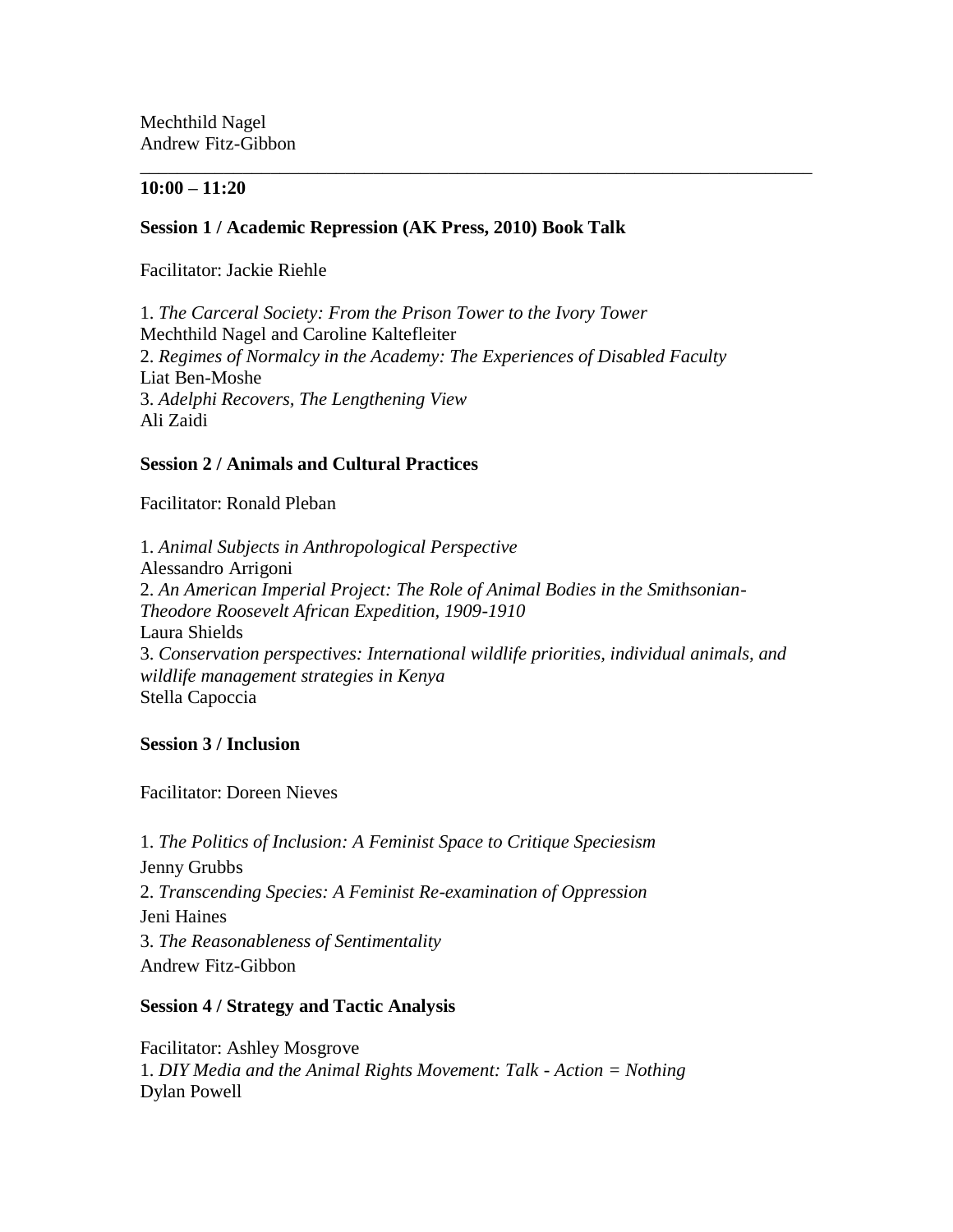2. *The Influential Activist: Using the Science of Persuasion to Open Minds and Win Campaigns* Nick Cooney 3. The *Role of Direct Action in The Animal Rights Movement* Carol Glasser

\_\_\_\_\_\_\_\_\_\_\_\_\_\_\_\_\_\_\_\_\_\_\_\_\_\_\_\_\_\_\_\_\_\_\_\_\_\_\_\_\_\_\_\_\_\_\_\_\_\_\_\_\_\_\_\_\_\_\_\_\_\_\_\_\_\_\_\_\_\_\_\_

## **11:30-1:00**

## **Session 1 / Species Relationships and Domination**

Facilitator: Jackie Riehle

1. *Unnatural Repressions: Speciesism as Pathology* Zipporah Weisberg 2. *The Dialectic of Anthropocentrism: Ontology and Violence* Aaron Bell 3. *And Say the Bakemono Responded* chris crews 4. *The Animal of Bad Faith: Our Existential Stake in Maintaining Human Species Supremacy* John Sanbonmatsu

## **Session 2 / Animal Exploitation**

Facilitator: Anastasia Yarbrough

1. *Animals as Pets* 2. *Animals in Circuses*

## **Session 3 / Animal Exploitation**

Facilitator: Brittani Mannix

1. *Animals in Zoos* 2. *Animals and Hunting*

## **Session 4 / Animal Exploitation**

Facilitator: Andrew Fitz-Gibbon

1. *Animals as Tools for Human Use*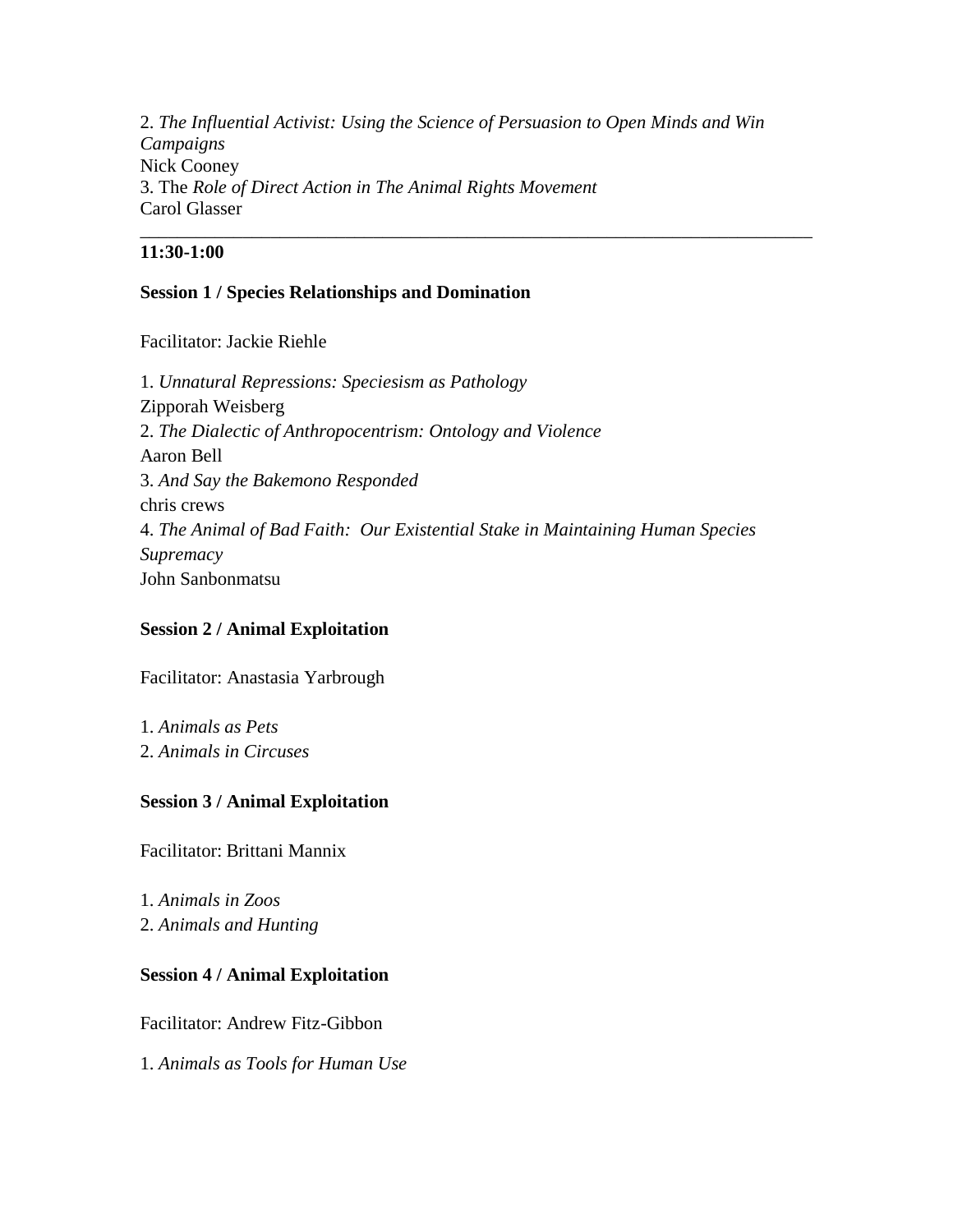2. *Liberation* Adrianne Burke 3. *"Out of Africa, Into Chains": Peter Singer's Animal Liberation and the Human Rights Movement* Melissa Phruksachart

\_\_\_\_\_\_\_\_\_\_\_\_\_\_\_\_\_\_\_\_\_\_\_\_\_\_\_\_\_\_\_\_\_\_\_\_\_\_\_\_\_\_\_\_\_\_\_\_\_\_\_\_\_\_\_\_\_\_\_\_\_\_\_\_\_\_\_\_\_\_\_\_

\_\_\_\_\_\_\_\_\_\_\_\_\_\_\_\_\_\_\_\_\_\_\_\_\_\_\_\_\_\_\_\_\_\_\_\_\_\_\_\_\_\_\_\_\_\_\_\_\_\_\_\_\_\_\_\_\_\_\_\_\_\_\_\_\_\_\_\_\_\_\_\_

## **1:00 – 2:00**

#### **Free Vegan Lunch**

#### **Awards Ceremony**

Judy K. C. Bentley Anastasia Yarbrough

#### **2:00-3:20**

#### **Session 1 / Anarchist Perspectives**

Facilitator: Timothy Rodriguez

1. *Anarchism, global economics, and environmental destruction* John Asimakopoulos 2. *Anarchism, Lifestyle, and the Non-Human World* Deric Shannon 3. *Fighting for Our Lives, Anarchism and the Liberation of Us All* Abbey Willis

### **Session 2 / Disability and Animals**

Facilitator: Anthony J. Nocella, II

1. *Whose rights are they, anyway? Disability Rights and Animal Rights: Irreverent Parallels and Paradigms* Judy K. C. Bentley 2. *Comparative Analysis of Martha Nussbaum's Capabilities Approach for Disability and Species Membership* Janet Duncan 3. *Education as Mutual Interdependency* Sarah Applegate

### **Session 3 / Visual Media and Tactic Analysis**

Facilitator: Elizabeth Green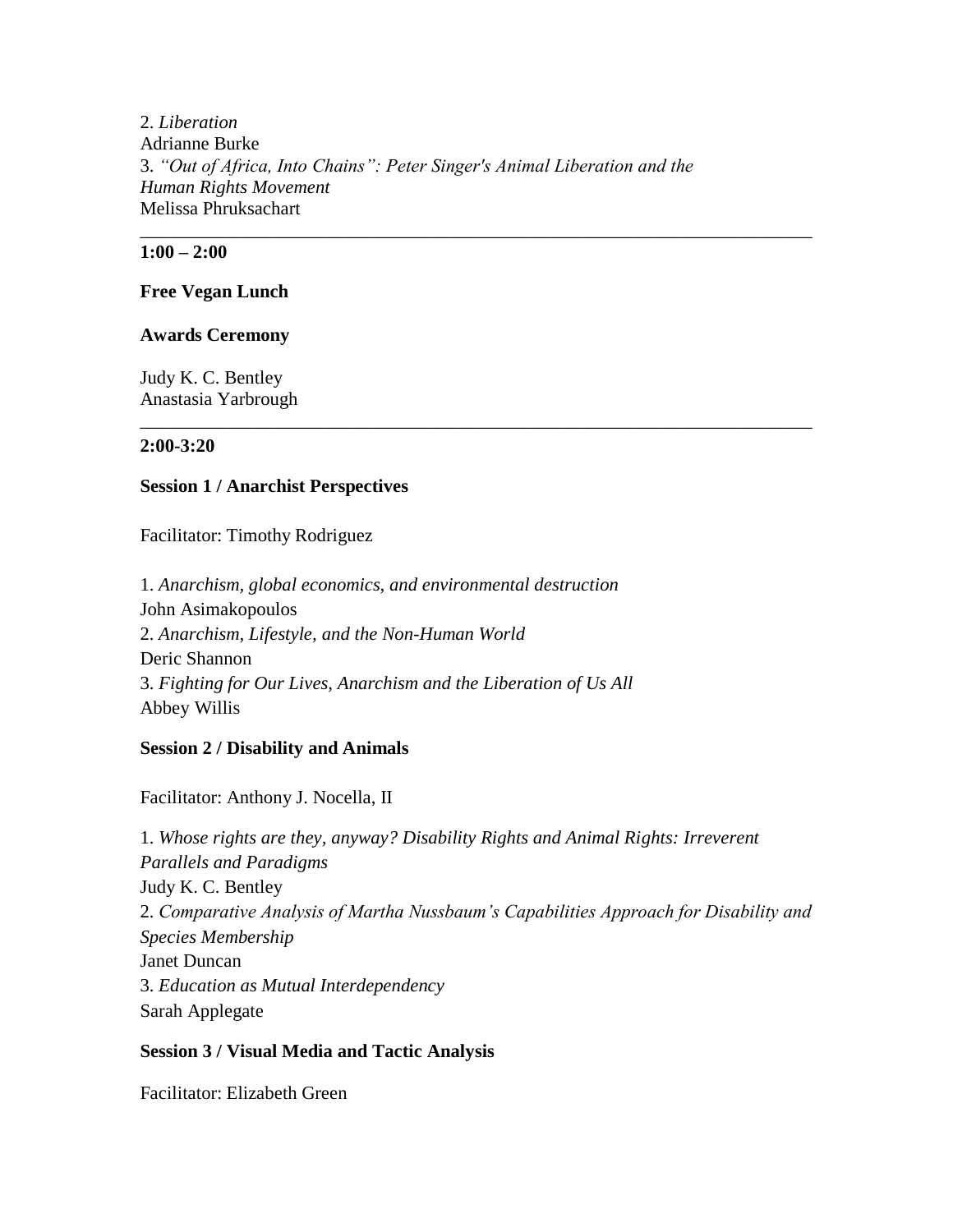1. *Moral Shocks and Frame Transformation in Animal Advocacy: An Analysis of Unnecessary Fuss* Brian Blankfield 2. *In Relation To Animals, All People Are Nazis': Holocaust And Slavery Analogies In The Animal Liberation Movement* Clair Jean Kim 3. *Mobilizing the Spectacular: Deploying Visual Images in Animal Advocacy* Brian Lowe

\_\_\_\_\_\_\_\_\_\_\_\_\_\_\_\_\_\_\_\_\_\_\_\_\_\_\_\_\_\_\_\_\_\_\_\_\_\_\_\_\_\_\_\_\_\_\_\_\_\_\_\_\_\_\_\_\_\_\_\_\_\_\_\_\_\_\_\_\_\_\_\_

### **Session 4 / Workshops: Movement Intersections**

Facilitator: Ashley M. Mosgrove

1. *Why Animal Rights is Central to Social Justice* Jasmin Singer and Matt Rice *2. Emptying Cages: From Animal Abolition to Prison Abolition* Jenna Calabrese 3. *Transphobia is a Vegan Issue* Noah Lewis

### **3:30-4:50**

### **Session 1 / Animal Enterprise Terrorism Act (AETA)**

Facilitator: Caroline Kaltefleiter

1. *The AETA in Historical and Contemporary Context* Tucker Culbertson 2. *Muzzling a Movement* Dara Lovitz 3. *Overturning the AETA* Odette Wilkins 4. *AETA Loophole Activism 101* David Lambdon

### **Session 2 / Food Choices and Peace**

Facilitator: Jamie Alvito

*1. The Euporia of Eating Well: Ethics and Asceticism* James K. Stanescu 2. *Nobody Wants to Say No to Steak: Genesis 1 & 2*  Ana P. Morrón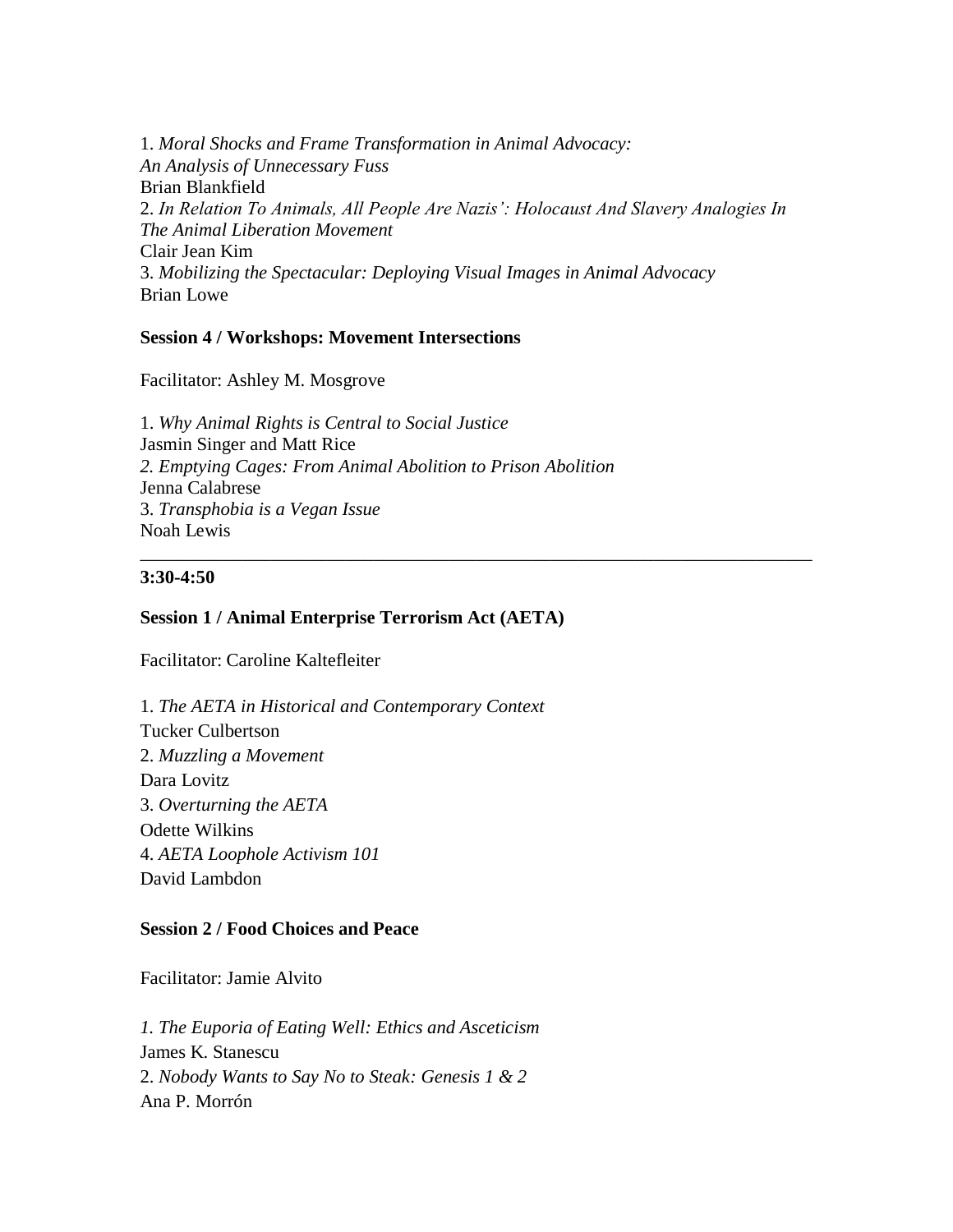3. *Gentle Genocide and Compassionate Killing: Is "Happy Meat" a Critical Alternative?* Catherine Brigantino

## **Session 3 / Public Health and Research Alternatives**

Facilitator: Elizabeth Green

1. *A New Approach to Public Health: The Case for Animal Rights* Ashley Maier and Stacia Mesleh 2. *Advanced Critical Treatments Veterinary Medicine: A Threat to Care?* Sandy Dutkowsky 3. *Under the Knife: Dissection and the Rationalization of the "Cuttable" Body* Jan Oakley

# **Session 4 / Workshops: Movement Empowerment**

Facilitator: Ashley M. Mosgrove

1. *An Introduction to Building Capacity in the Animal Liberation Movement* Anastasia Yarbrough 2. *On Effective Outreach* Em Firesmith *3. Empowering Women in the Animal Liberation Movement* Erin Skinner

## **5:00 – 6:45**

## **Plenary Session**

Facilitator: Anthony J. Nocella, II

1. *Peak Oil and the End of Industrial "Meat" Production: Emergent Opportunities for Linking Animal Advocacy, Environmental and Anti-poverty Movements* Andrew Jones 2. *From Silenced to Subject: Animal Agency and Resistance in Coalitional Politics* Lauren Corman *3. A Unique Challenge: exploring critical differences between animal rights and other social justice movements* Norm Phelps

\_\_\_\_\_\_\_\_\_\_\_\_\_\_\_\_\_\_\_\_\_\_\_\_\_\_\_\_\_\_\_\_\_\_\_\_\_\_\_\_\_\_\_\_\_\_\_\_\_\_\_\_\_\_\_\_\_\_\_\_\_\_\_\_\_\_\_\_\_\_\_\_